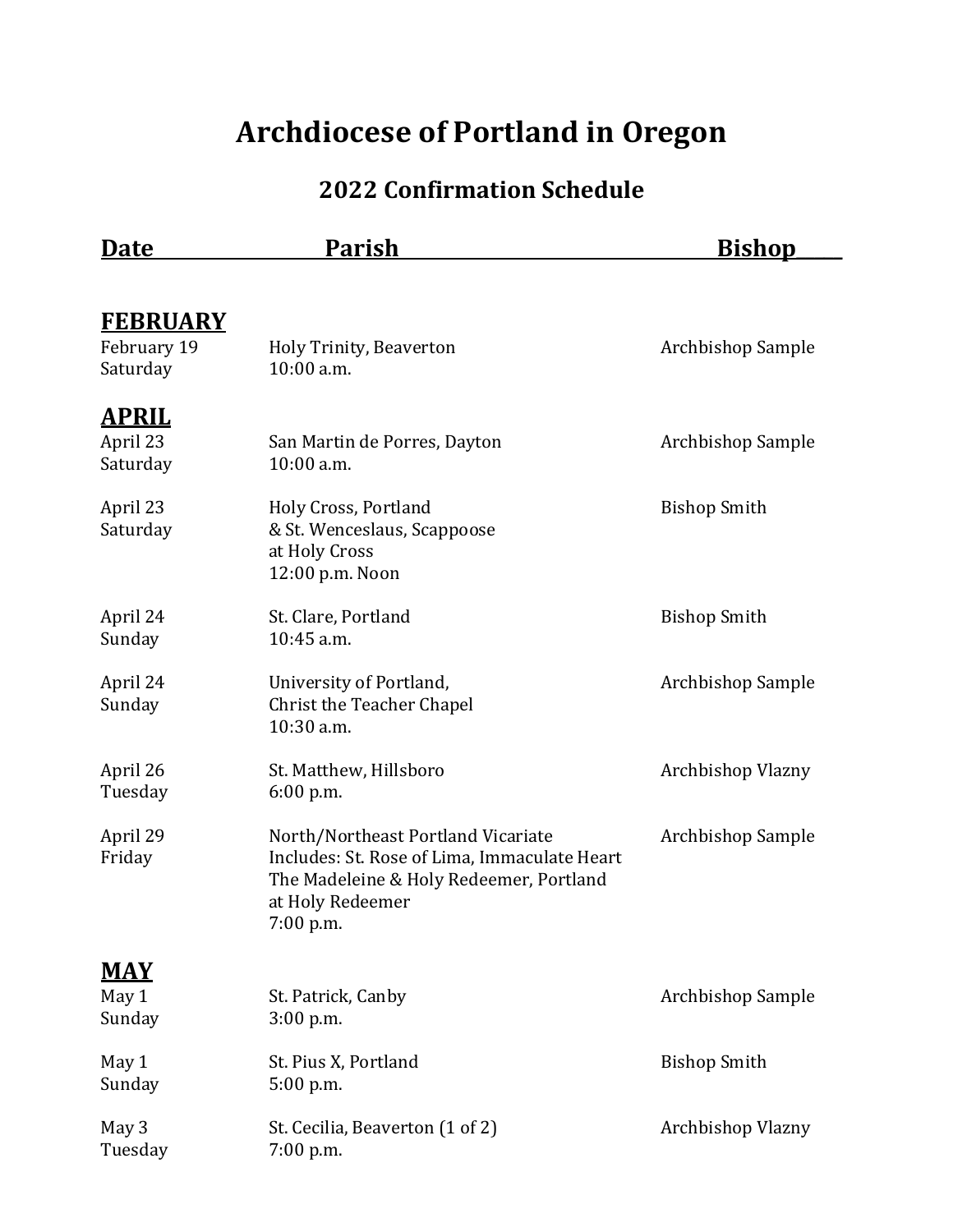| May 5<br>Thursday   | St. Cecilia, Beaverton (2 of 2)<br>$7:00$ p.m.                                 | Archbishop Vlazny   |
|---------------------|--------------------------------------------------------------------------------|---------------------|
| May 6<br>Friday     | St. Elizabeth Ann Seton, Aloha<br>5:30 p.m.                                    | Archbishop Vlazny   |
| May 7<br>Saturday   | St. Alice, Springfield<br>11:00 a.m.                                           | <b>Bishop Smith</b> |
| May 8<br>Sunday     | Our Lady of Lavang<br>$3:00$ p.m.                                              | Archbishop Sample   |
| May 10<br>Tuesday   | St. Andrew, Portland<br>7:00 p.m.                                              | Archbishop Sample   |
| May 11<br>Wednesday | All Saints & Our Lady of Sorrows, Portland<br>7:00 p.m.                        | <b>Bishop Smith</b> |
| May 11<br>Wednesday | <b>ADULT Confirmation,</b><br>at St. Mary's Cathedral, Portland<br>$7:00$ p.m. | Archbishop Sample   |
| May 12<br>Thursday  | Sacred Heart, Newport<br>$7:00$ p.m.                                           | Archbishop Sample   |
| May 13<br>Friday    | Queen of Peace, St. Edward's<br>at Queen of Peace, Salem<br>7:00 p.m.          | <b>Bishop Smith</b> |
| May 14<br>Saturday  | St. Anne's, St. Joseph's<br>at St. Joseph's, Roseburg<br>$10:00$ a.m.          | Archbishop Sample   |
| May 14<br>Saturday  | Resurrection, Tualatin<br>4:30 p.m.                                            | <b>Bishop Smith</b> |
| May 14<br>Saturday  | St. Anne, Gresham (2 Mass Times)<br>10 a.m. and 2 p.m.                         | Archbishop Vlazny   |
| May 15<br>Sunday    | Sacred Heart, St. Louis<br>4:00 p.m.                                           | <b>Bishop Smith</b> |
| May 15<br>Sunday    | St Juan Diego, Portland<br>5:30 p.m.                                           | Archbishop Vlazny   |
| May 15<br>Sunday    | St. Paul, St. Paul<br>4:00 p.m.                                                | Archbishop Sample   |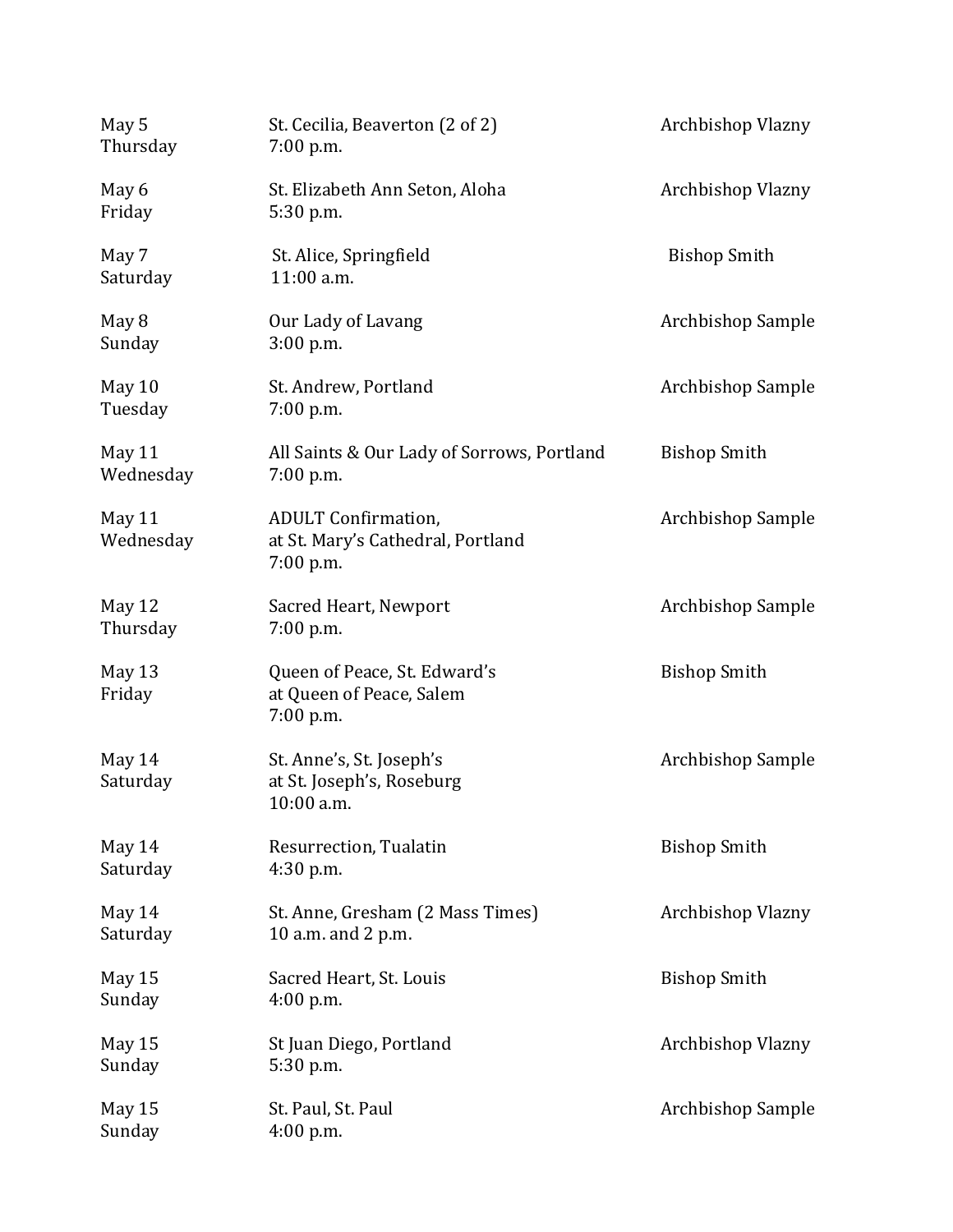| May 17<br>Tuesday   | St. Mary's Cathedral, St. Thomas More<br>St. Agatha, St. Fredrick's, St. Patrick's, Portland<br>at St. Mary's Cathedral<br>7:00 p.m. | Archbishop Sample   |
|---------------------|--------------------------------------------------------------------------------------------------------------------------------------|---------------------|
| May 18<br>Wednesday | St. Therese, St. Rita<br>at St. Therese Parish, Portland<br>6:00 p.m.                                                                | Archbishop Sample   |
| May 18<br>Wednesday | St. Henry, Gresham<br>7:00 p.m.                                                                                                      | <b>Bishop Smith</b> |
| May 18<br>Wednesday | Sacred Heart, Tillamook<br>6:00 p.m.                                                                                                 | Archbishop Vlazny   |
| May 19<br>Thursday  | St. Mary, Mount Angel<br>7:00 p.m.                                                                                                   | Archbishop Sample   |
| May 19<br>Thursday  | St. Joseph, Salem (1 of 2)<br>7:00 p.m.                                                                                              | <b>Bishop Smith</b> |
| May 20<br>Friday    | Sacred Heart, Medford<br>Our Lady of the Mountain, Ashland<br>At Sacred Heart, Medford<br>7:00 p.m.                                  | <b>Bishop Smith</b> |
| May 20<br>Friday    | St. Joseph, Salem (2 of 2)<br>7:00 p.m.                                                                                              | Archbishop Sample   |
| May 21<br>Saturday  | Shepherd of the Valley, Central Point<br>10:00 a.m.                                                                                  | <b>Bishop Smith</b> |
| May 22<br>Sunday    | Our Lady of the Lake, Lake Oswego<br>5:00 p.m.                                                                                       | Archbishop Vlazny   |
| May 22<br>Sunday    | St. James, McMinnville<br>6:00 p.m.                                                                                                  | Archbishop Sample   |
| May 22<br>Sunday    | St. John Fisher, Portland<br>4:00 p.m.                                                                                               | <b>Bishop Smith</b> |
| May 24<br>Tuesday   | St. Luke, Woodburn (1 of 2)<br>7:00 p.m.                                                                                             | Archbishop Vlazny   |
| May 25<br>Wednesday | St. Luke, Woodburn (2 of 2)<br>10:00 a.m.                                                                                            | Archbishop Vlazny   |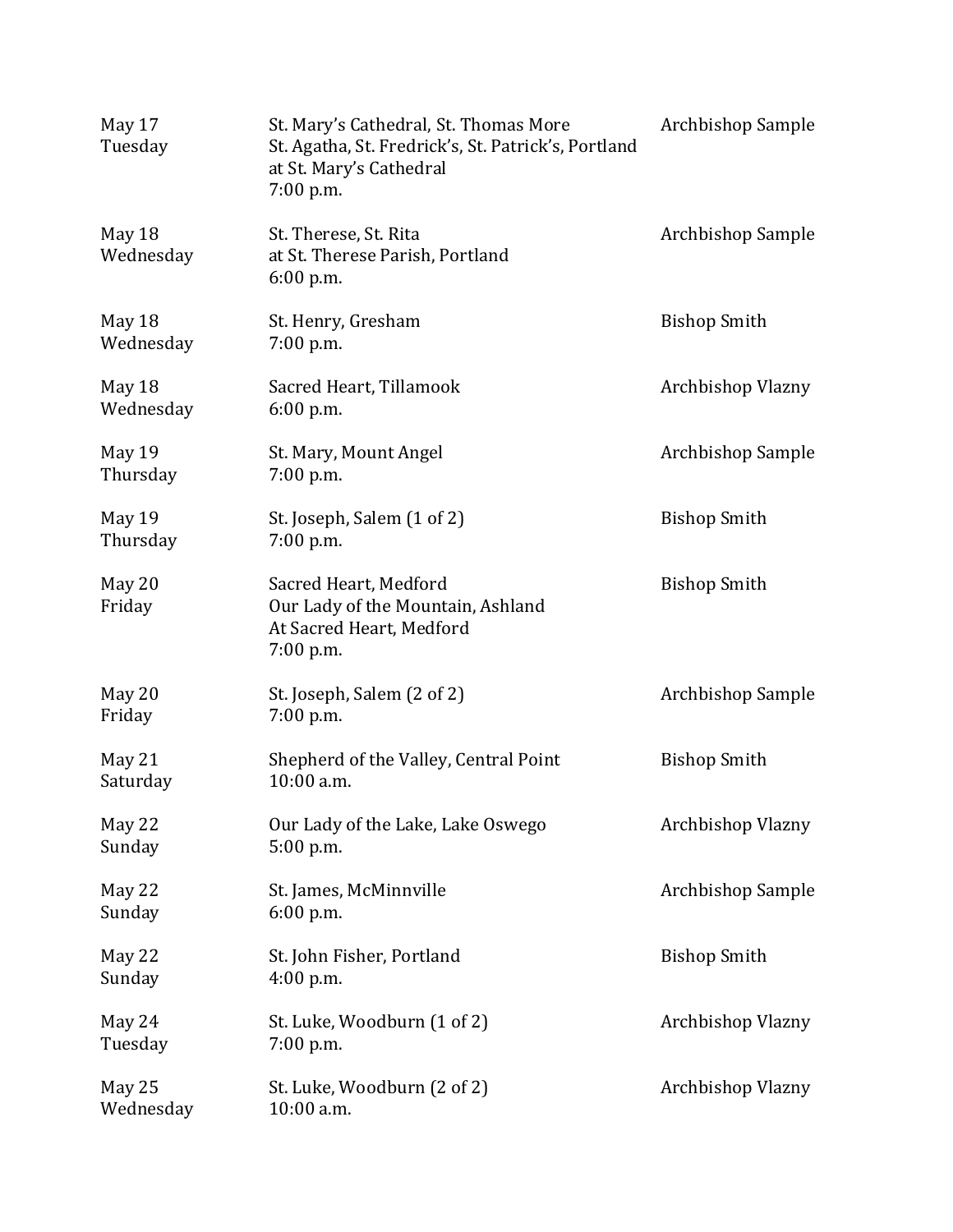| May 25<br>Wednesday | <b>ADULT Confirmation,</b><br>at St. Joseph's, Salem<br>$7:00$ p.m.                                                                            | Archbishop Sample   |
|---------------------|------------------------------------------------------------------------------------------------------------------------------------------------|---------------------|
| May 26<br>Thursday  | <b>Eugene Vicariate</b><br>Includes: St. Paul, St. Mark, St. Peter<br>St. Helen's, St. Rose of Lima<br>at St. Paul Church, Eugene<br>6:30 p.m. | Archbishop Sample   |
| May 26<br>Thursday  | St. Paul, Silverton<br>7:00 p.m.                                                                                                               | Archbishop Vlazny   |
| May 27<br>Friday    | St. Alexander, Cornelius<br>$7:00$ p.m.                                                                                                        | Archbishop Sample   |
| May 29<br>Sunday    | St. Joseph the Worker, Portland<br>$1:00$ p.m.                                                                                                 | Archbishop Sample   |
| May 31<br>Tuesday   | St. Mary, Corvallis<br>7:00 p.m.                                                                                                               | <b>Bishop Smith</b> |
| May 31<br>Tuesday   | St. Vincent de Paul, Salem<br>$7:00$ p.m.                                                                                                      | Archbishop Sample   |
| <b>IUNE</b>         |                                                                                                                                                |                     |
| June 2<br>Thursday  | St. James, Molalla<br>5:00 p.m.                                                                                                                | Archbishop Sample   |
| June 3<br>Friday    | Our Lady of Perpetual Help, Albany<br>7:00 p.m.                                                                                                | <b>Bishop Smith</b> |
| June 4<br>Saturday  | South Coast Vicariate<br>at St. Monica, Coos Bay<br>10:30 A.M.                                                                                 | <b>Bishop Smith</b> |
| June 4<br>Saturday  | St. Mary, Eugene<br>12 p.m.                                                                                                                    | Archbishop Sample   |
| June 5<br>Sunday    | St. Anthony, Tigard<br>$7:00$ p.m.                                                                                                             | Archbishop Vlazny   |
| June 5<br>Sunday    | Immaculate Conception, Stayton<br>$3:00$ p.m.                                                                                                  | Archbishop Sample   |
| June 5<br>Sunday    | St. Francis, Sherwood<br>10:30 a.m.                                                                                                            | <b>Bishop Smith</b> |